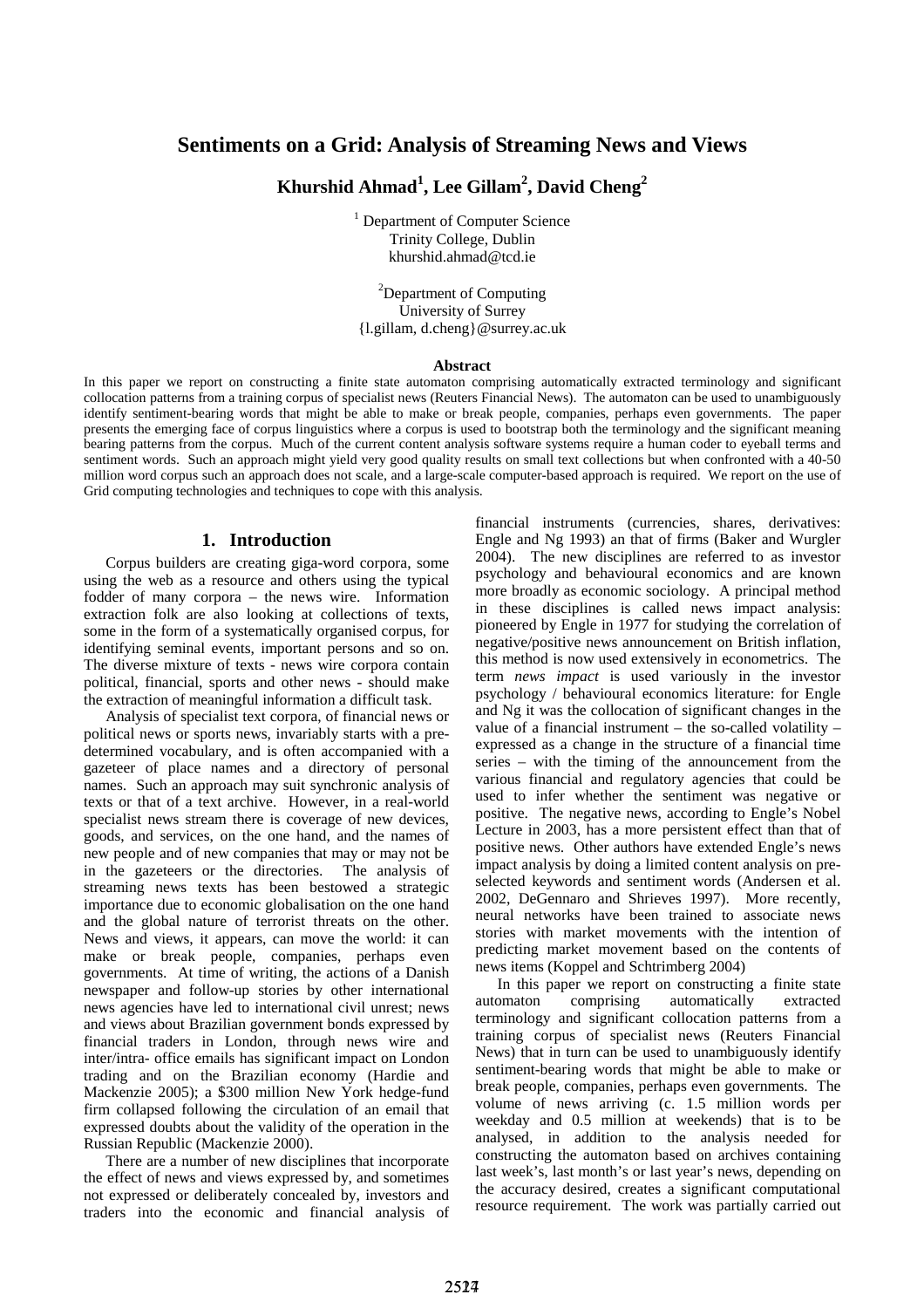in a UK e-Science project sponsored by the Economic and Social Sciences Research Council (ESRC). We created a Grid of 24 machines (c. 80 processors) for parallel news analysis. Standard Grid middleware was used, including Globus Toolkit and Condor, and we have shown how the throughput increase decays with increasing computational power. The parallel processing of texts is essential due to the quantities of data involved. From as much as 0.5 million tokens arriving per hour at peak times, on average we extract just under 5000 potentially sentiment bearing sentences. These sentences are processed using the finite state automaton for disambiguation, with an approximate yield of around 50-100 sentences that are truly sentiment bearing.

The paper presents the emerging face of corpus linguistics where a corpus is used to bootstrap both the terminology and the significant meaning bearing patterns from the corpus. Our research shows that much of the current content analysis software systems require a human coder to eyeball terms and sentiment words. Such an approach might yield very good quality results on small text collections but when confronted with a 40-50 million word corpus a large-scale computer-based approach is required. A key goal is to avoid the production of false positives while processing these kinds of text volumes in as short a time as possible.

# **2. Background**

Assessing attitudes to a range of artifacts, including films and cars, banking institutions, and holiday destinations (Turney 2002) has been referred to as sentiment analysis or opinion analysis, or affect analysis or opinion mining (Grefenstette et al., 2004). Researchers have trained classifiers on corpora of movie reviews (Pang et al., 2004, Pang et al., 2002, Bai et al., 2005), and used sentiment extraction for reviews of music and digital cameras (Yi et al., 2003). Sentiment analysis techniques may be useful for Customer Relationship Management (Roussinov et al., 2003) and identifying abusive postings (or flames) in Internet newsgroups (Spertus 1997). More socially beneficial applications include measuring the "reassurance gap", the difference between crime rates and the public perception of crime (Fielding 1995, Fielding, Innes and Fielding, 2002), and discovering "internal war" (Kaldor 1999), where conflicts may have a historical basis and rely on collective memory or be based on a reinvention of identities.

Product sentiment analysis tends to be quite focussed. The domain fixed, but in large part the item about which the sentiment is being expressed has also been fixed – it is the movie, or the product, or the company. There may be some deviations from the item – comparisons and so forth. Durbin et al., (2003) differentiate between "analytic methods (e.g. named entity extraction) that provide specific items of information, and synthetic methods (e.g. topic identification) that provide a global characterization". According to these authors, much of the current work on sentiment analysis, opinion analysis and affective rating fits into this second category. Financial sentiment, however, does not seem to fit such a simple distinction. Financial news may be about a single company, but may also be identifying sentiments about other companies in the same sector. It may contain sentiment about an item such as oil prices rising that have

a negative impact on oil-related industries such as the aviation industry but perhaps have a positive impact on the profits of petroleum companies: oil prices rise, Shell profits rise, BA profits fall. It may contain positives but with a negative outlook. We need to be able to accurately identify the *thing* about which we are extracting the sentiment, and at the same time, at a more broad level, we desire the global characterization for, for example, a company, an industry sector, a price index or a currency, or any number of these. Extracting financial sentiment, then, appears to demand a hybrid approach.

Turney's approach to sentiment analysis seeks the "Semantic Orientation": all phrases matching manually selected part-of-speech patterns are scored according to their proximity to either of the words "excellent" or "poor" in a proxy for general language – the AltaVista search engine. Turney claims classification accuracy of bank and car reviews of 80-84% based on 410 articles, but has difficulty classifying movie reviews: his approach classifies the full text as positive or negative, and for movie reviews "the whole is not necessarily the sum of the parts". This is a useful benchmark experiment, however the scientific repeatability is problematic: firstly, the additional indexing of information by a search engine is likely to change the scoring over time; secondly, this particular experiment cannot now be repeated due to changes to the function of the AltaVista Engine.

# **3. Method**

Financial investors, it appears, combine information from a variety of sources and may pay more or less heed to certain sources at certain times and ignore others. Calendar events such as announcements of economic indicators can be of greater importance than the financial time series. The motivation for our work is to discover when and how news texts impact on financial decisions: quantifying their effects in the so-called Efficient Market Hypothesis. The result of the impact should be measurable in unexpected or unpredictable movements of financial instruments.

In the methods of sentiment analysis discussed, either the sentiment 'variables' and metrices use information proxies, or they rely on pre-selected keywords and phrases – the best guesses or intuitions of the researchers. These methods are designed to avoid, and perhaps ignore, ambiguity that is inherent in natural language based communication. However, it is important to explore whether or not sentiment-bearing phrases can be extracted with a minimum of ambiguity, where the premium is on avoiding false positives, without relying on prior knowledge.

The method uses relatively large collections of texts: a training collection in the specialist domain and a representative general language (reference) corpus. We automatically discover domain-specific keywords and build statistically relevant collocation patterns using these keywords that may contain ontological statements or sentiments. Once this set of patterns has been manually validated, it can be used as the basis for sentiment extraction. Over time, the collection of patterns may evolve by discovering new patterns from the incoming texts. The method does not rely on any overt access to an external knowledge base.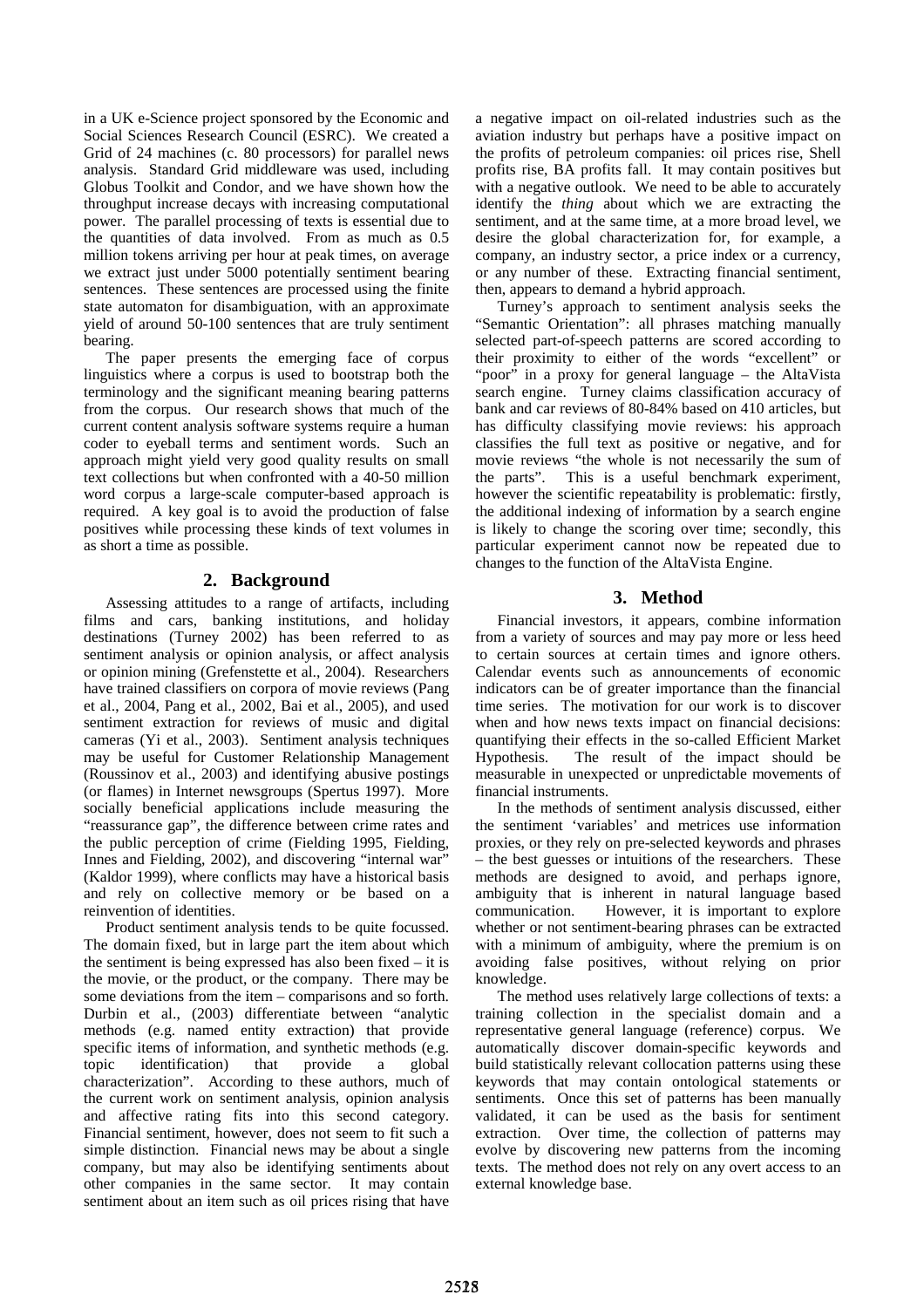We start with a contrastive analysis of a training collection in the specialist domain and the representative general language (reference) corpus. Reuters Corpus Volume 1 (RCV1) and the British National Corpus (Aston and Burnard, 1998) are used, and we extract key words automatically using a "smoothed" weirdness calculation (Gillam and Ahmad 2005 - MLDM). Grammatical words (the, a, an, and, but..), usually described as a stop list, have a very similar distribution (contrastive values close to 1), but subject specific words have a different distribution (see Table 1):

| Word    | Weirdness |
|---------|-----------|
| percent | 157.84    |
| market  | 8.49      |
| company | 5.09      |
| bank    | 10.99     |
| shares  | 19.51     |

Table 1. Most "weird" words: "percent" occurs 157 times more frequently in RCV1 than in BNC

Next, we consider that collocation patterns, combinations of words that occur together frequently, are indicators of meaning and intent of the author, and these weird words will likely be used in the most meaningbearing collocations (Gillam 2004). We use a stoplist and compute both contiguous and non-contiguous statistically significant collocates, 5 words either side of the weird words. Key collocates of *percent* are *up, rose, rise, down*  and *fell.* This results in contiguous patterns *rose X percent, X percent rise,* and the discontiguous *up [by] X percent.* Our method then computes collocates of these collocates. The collocation patterns suggest that the metaphorical words, *rose, fell, up, down*, usually used to refer to movement of objects in physical space have been transferred (the origin of the word metaphor) over to the change in the value of the rather abstract financial instruments.

The finite state automaton (see Figure 1) is derived using the percentage of occurrences of dominant collocation patterns in the set of all collocations of the individual word. Validation of these patterns as ontological or sentiment-bearing enables their use against incoming texts to quantify, for our purposes, the amount of sentiment occurring at a given time such that it can be aligned with financial time series (Gillam and Ahmad 2006 - GiF). These frequent collocates have an unambiguous interpretation, and the avoidance of ambiguity is the cornerstone of modern information retrieval. The frequent collocates of collocates have still more unambiguous interpretation.

### **4. Real-time analysis and Evaluation**

The processing of large volumes of texts, to derive the automaton, and later to process the volumes of incoming texts, is a computationally intensive task. We use a Grid of 24 machines, and our incoming news is from a financial datafeed provided by Reuters Financial Services (Gillam, Ahmad and Dear 2005) with a current peak flow of over 10,000 news items per day. To obtain real-time analysis, we have experimented in configurations of 1 to 64 CPUs – with a mere gain of 7% in moving from a 48-CPU grid to

a 64-CPU grid configuration. With the forthcoming procurement of a further 100+ processors and terascale storage at Surrey, and access to 2000+ processors of the UK's e-Science National Grid Service<sup>1</sup>, performance degradation and optimization will be future considerations.

Using this capability, we can identify between 1,000 and 10,000 sentences that may indicate sentiment based on the keyword alone, in a corpus of between 10,000 to 100,000 tokens arriving per hour. The disambiguating power of the local grammar patterns results in these 1,000 to 10,000 being filtered down to the 'true' sentiment bearing sentences - 10 to 100 (figures are rough approximations). 99%, then, of indicatively positive or negative sentiment words are not being used in the discovered positive or negative contexts (false positives, and, indeed, false negatives, in a very real sense), and are filtered out.

Focus on dominant collocations from 1996-7 may miss newer results due to, for example, changes in editorial policy. The degree of filtering achieved suggests that ambiguity may be a problem in financial texts, but further investigation would be needed to confirm this. Ambiguities in language typically occur because a pivotal verb (or noun) in a sentence can be replaced by other verbs (or nouns). The specialist nature of financial news suggests a restriction of the majority of such verbs (nouns) to a small subset of such words in the language and thereby minimizing ambiguity. Such values for filtering figures may be skewed by, for example, many instances of Michael *Rose* being removed – but recall use of the stoplist in the pattern construction. The approach presented is contrary to the current paradigm of natural language processing that is grounded in *universal grammar –* where many words can be used interchangeably. The approach used is called *local grammar.* 

The capabilities of Grid technologies have helped us to write and test the programs that recognize the patterns automatically, and to be able to better verify and validate the results of the experiments, with repeatability of the experiment to the fore. This degree of throughput capability is important for dealing with the deluge of texts from one source alone; further work will expand efforts to the consideration of multiple competing and co-operating (syndicating) sources where there will be further challenges, especially for sentiment analysis: the ontology – *what there is* – may maintain some consistency, but the sentiment – *what people think about what there is* – necessitates efforts.

#### **Acknowledgements**

This work was supported in part by research projects sponsored by the EU (LIRICS: eContent-22236) and by the UK Economic and Social Research Council (ESRC) (FINGRID: RES-149-25-0028) under the e-Science programme.

 $\overline{a}$ 

<sup>&</sup>lt;sup>1</sup> See: www.ngs.ac.uk for further details